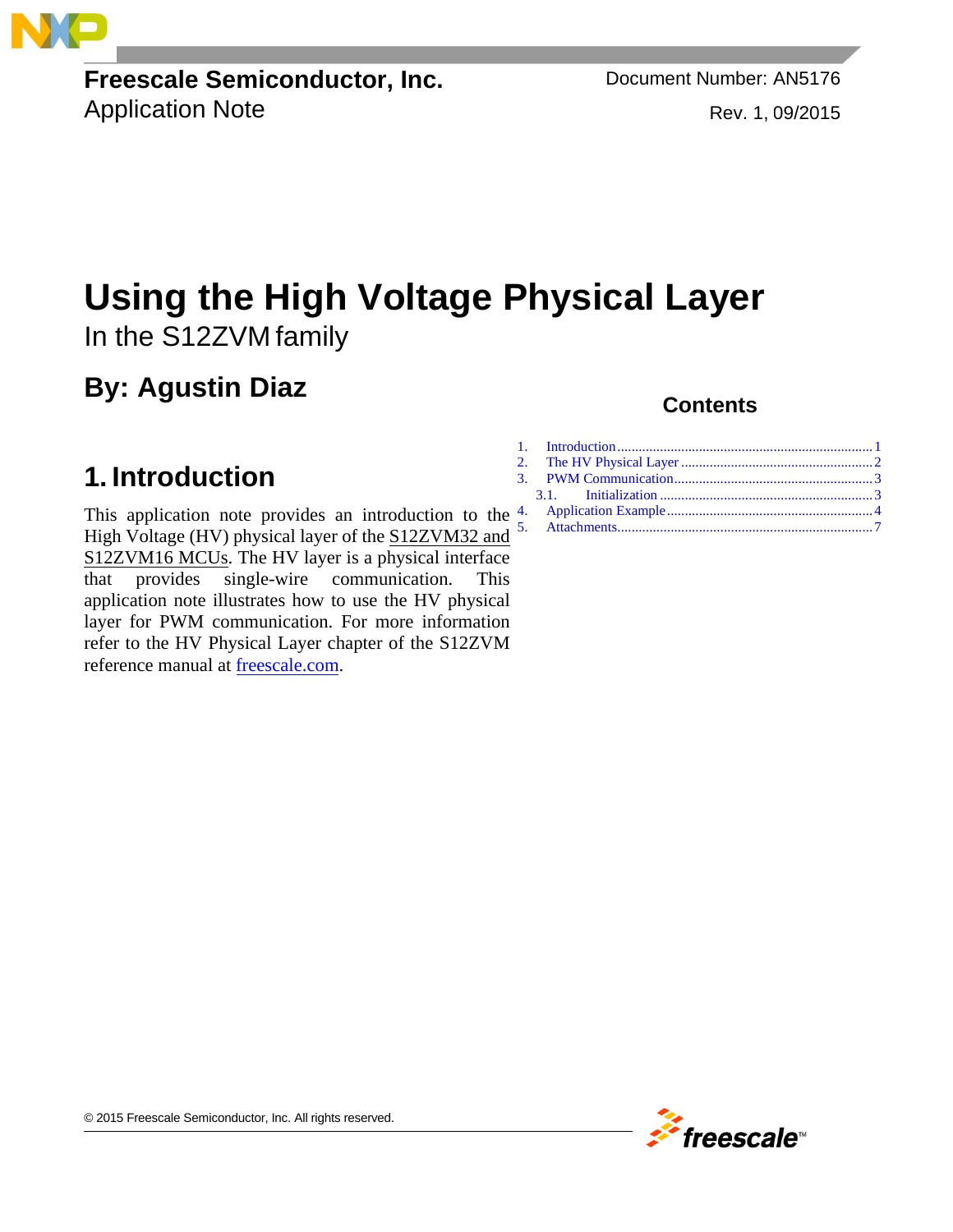## <span id="page-1-0"></span>**2. The HV Physical Layer**

The HV transmitter is a low-side MOSFET with current limitation and overcurrent transmitter shutdown. A selectable internal pull-up resistor with a serial diode structure is integrated, so no external pull-up components are required for the application in a slave node. The HV physical layer routes the receiver's pin to the channel 3 of the timer 0 in order to capture the rising and falling edges of the PWM signal.

The following is a summary of the most notable HV physical layer features:

- Compliant with the ISO9141 (K-line) standard.
- Standby mode with glitch-filtered wake-up.
- Slew rate selection optimized for: 5.2 kHz, 10 kHz and Fast Mode (up to 125 kHz).
- Switchable 34 k Ohms / 330 k Ohms pull-up resistors
- Overcurrent protection.

The following figure illustrates how the HVPHY is internally connected in the S12ZVM32 and S12ZVM16 devices. The HVPHY connects to a TIM IC to capture the PWM. At the same time it can be controlled by software to pull the bus to ground and communicate to the master that there has been an error in the transmission.



**Figure 1. HVPHY hardware diagram**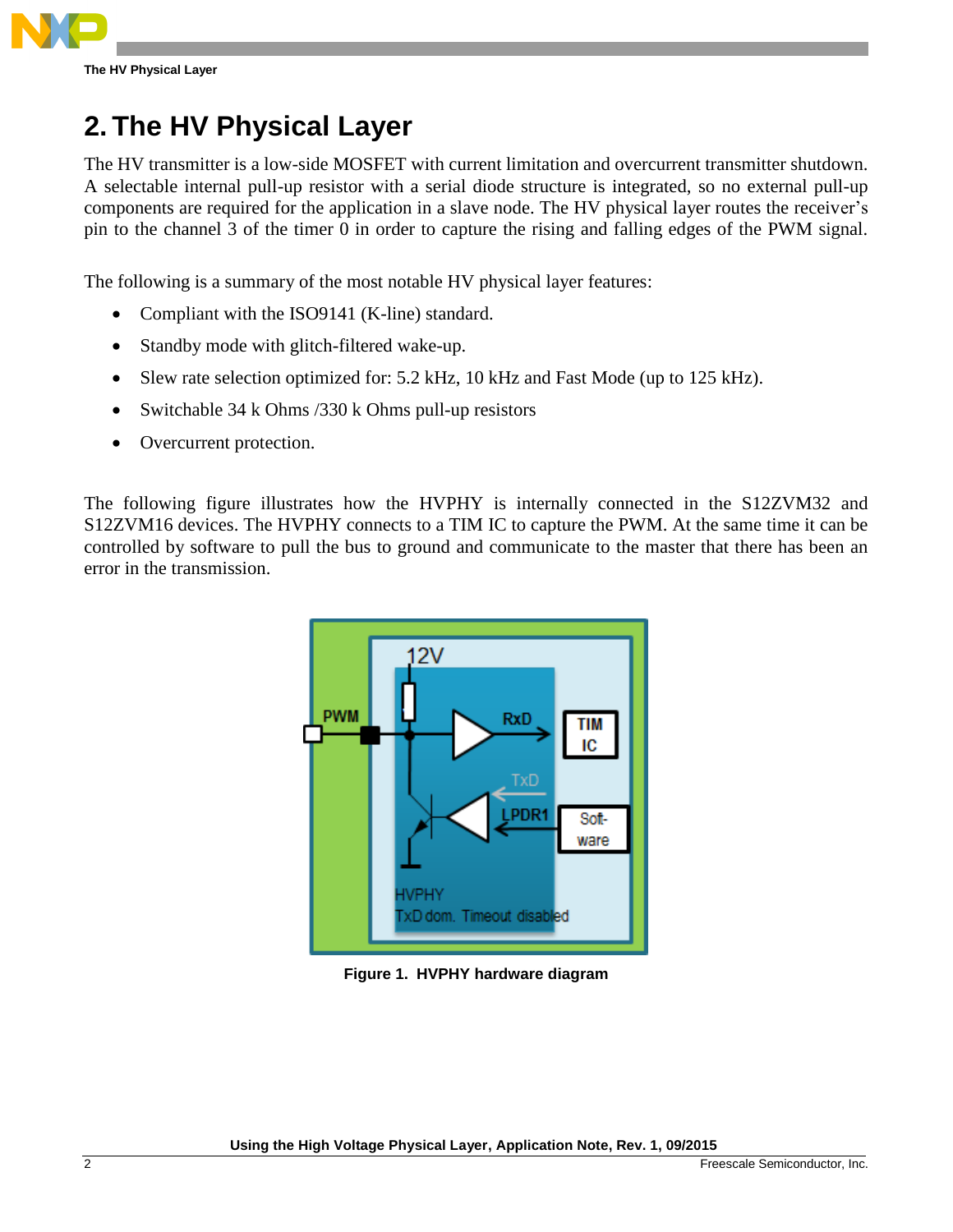

## <span id="page-2-0"></span>**3. PWM Communication**

The PWM or Pulse Width Modulation consist in changing the ON and OFF time of a signal in order to allow the control of the power supplied to electrical devices. Although this technique is mainly used for power control and can also be used to transmit certain information.

The message is transmitted using the duty cycle of the signal. Depending on the application the duty cycle read by the receiver could mean different commands, also the bus could be pulled down to ground by the slave in order to indicates that an error has occurred. In the example provided by this application note the S12ZVM microcontroller receives a PWM signal from master device and use its duty cycle to set the speed of a BLDC motor.

The HV physical layer is routed to the input capture channel 3 of timer TIM0. The timer counter is used to measure the elapsed time of the signal in ON and OFF states. The duty cycle can be obtained by comparing the duration of the ON state to the total period of the signal.

The following image illustrates how the communication is established.



**Figure 2. HVPHY communication diagram**

#### **NOTE**

In the example provided by this application no error condition has been established.

#### <span id="page-2-1"></span>**3.1. Initialization**

To use the HV physical layer follow the steps shown below:

- Disable dominant timeout feature (LPDTDIS=1) in the LPSLRM register, if needed
- Enable pull-up resistor in LPCR register (LPPUE=1)
- Route LPRXD0 to internal timer with T0IC3RR $[1:0] = 01$  to route the LPRXD0 to TIM0 IC channel 3.
- LPRXD0 must be linked to the SCI0 RXD (S0L0RR1=1)
- Enable HV physical layer in the LPCR register (LPE=1)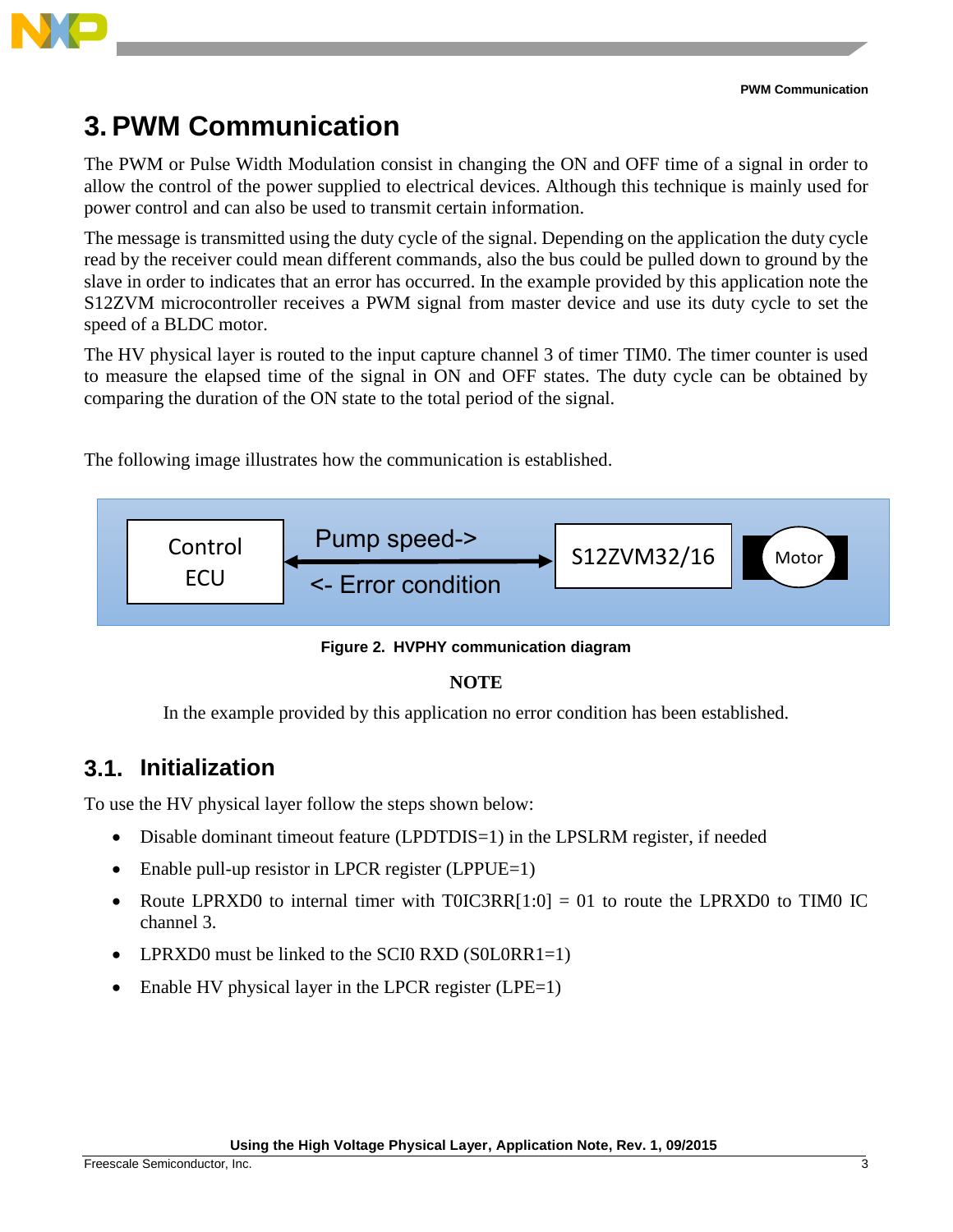

### <span id="page-3-0"></span>**4. Application Example**

In the example attached to this application note the S12ZVM32EVB is driving a Brushless DC Motor (BLDC) and using the HV physical layer reads a PWM signal of 200 Hz and set the motor's speed proportionally to the duty cycle of the PWM signal. No error signal has been implemented in this example.

A FreeMaster project was created in order to read out the RPM settings calculated from the PWM input duty cycle. In this example the motor speed is limited by software to a minimum of 1390 RPM and a maximum of 8000 RPM. A 16-bit value variable named *requiredSpeed* is used to set the motor speed and then transformed to RPM in the FreeMaster for better interpretation. The 1390 RPM value is equivalent to a 1990 value in the requiredSpeed variable. The 8000 RPM value is equivalent to an 11450 value in the requiredSpeed variable. The equation used in order to set the motor's speed according to the PWM duty cycle was the following one:

$$
requiredSpeed = \frac{11450 - 1990}{100} DutyCycle + 1990
$$

Where the *DutyCycle* represents the duty cycle captured by the timer routed to HVPHY. Its value goes from 0 to 100.

The formula used to approximate the RPM using the requiredSpeed variable is:

$$
RPM = \frac{12500}{17895} \, requiredSpeed
$$

This formula is an approximation and may present some variation of +/- 10 RPM on the FreeMaster scope.

The 200 Hz PWM signal was generated by a waveform generator and the receiver was an S12ZVM32EVB. The results of the example attached to this application note are showed in the next figures: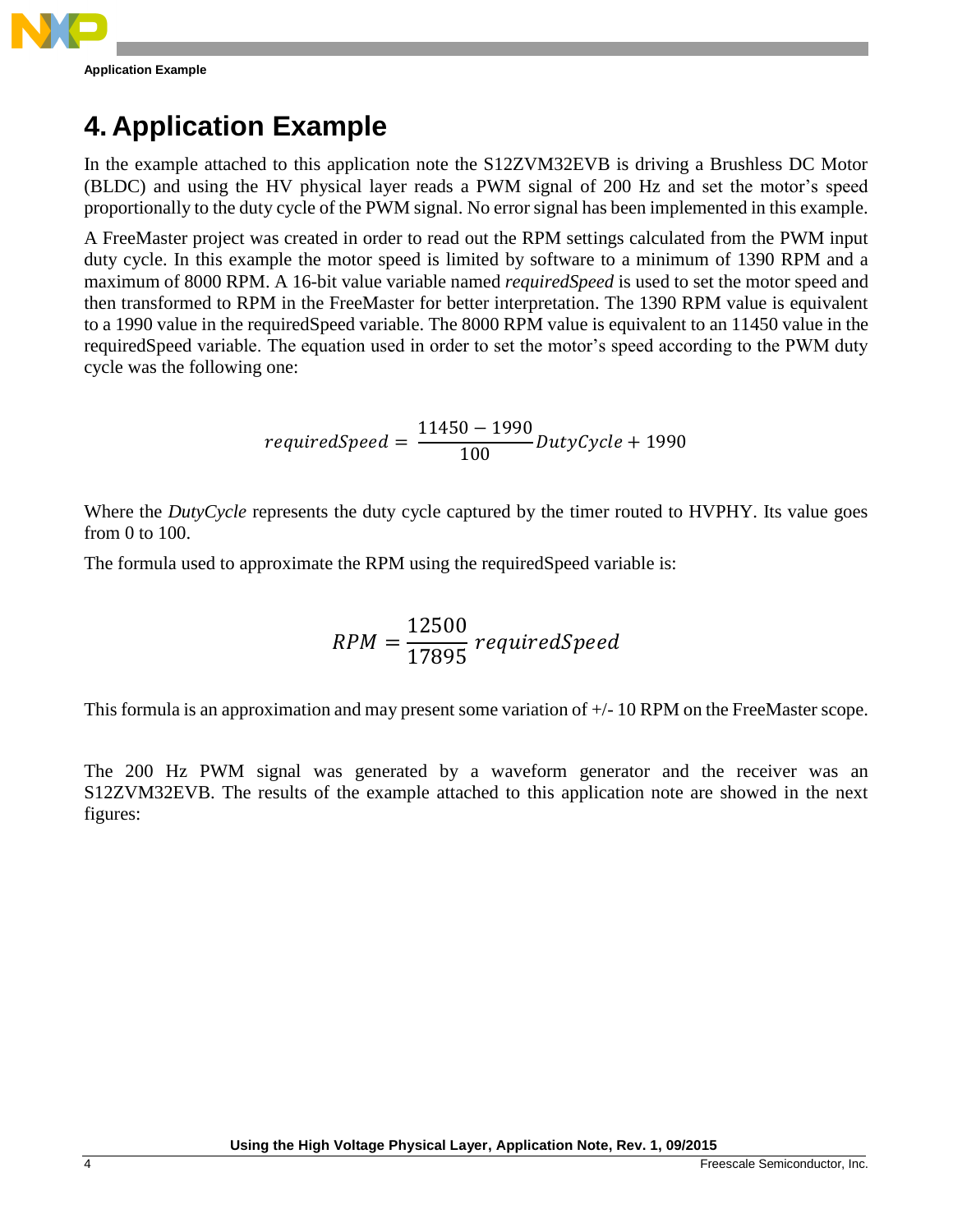

**Application Example**



**Figure 3. Oscilloscope 1% duty cycle signal**



**Figure 4. FreeMASTER Speed Scope at 1% duty cycle**

**Using the High Voltage Physical Layer, Application Note, Rev. 1, 09/2015**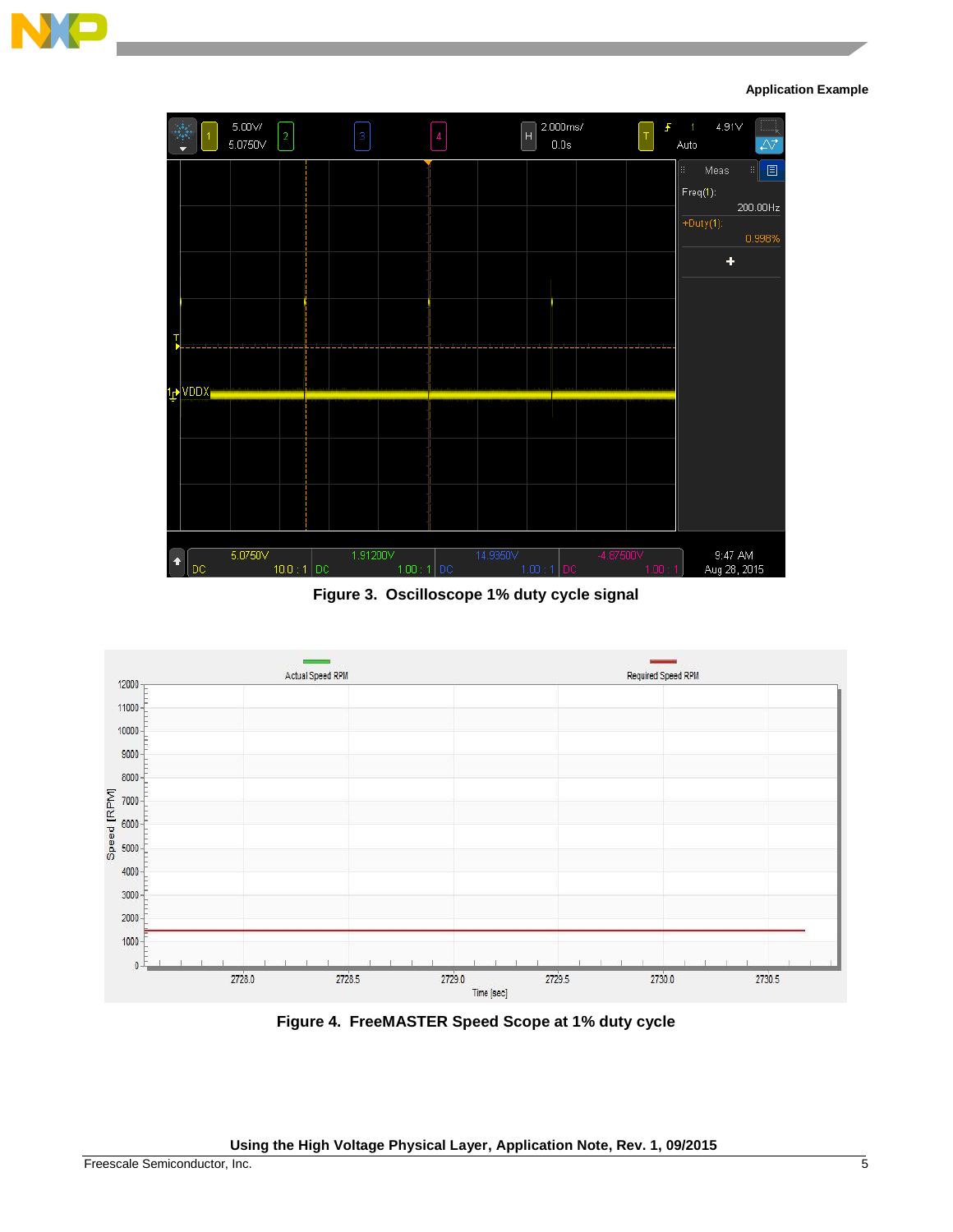

**Application Example**



**Figure 5. Oscilloscope 90 % duty cycle signal**



**Figure 6. FreeMASTER Speed Scope at 90% duty cycle**

**Using the High Voltage Physical Layer, Application Note, Rev. 1, 09/2015**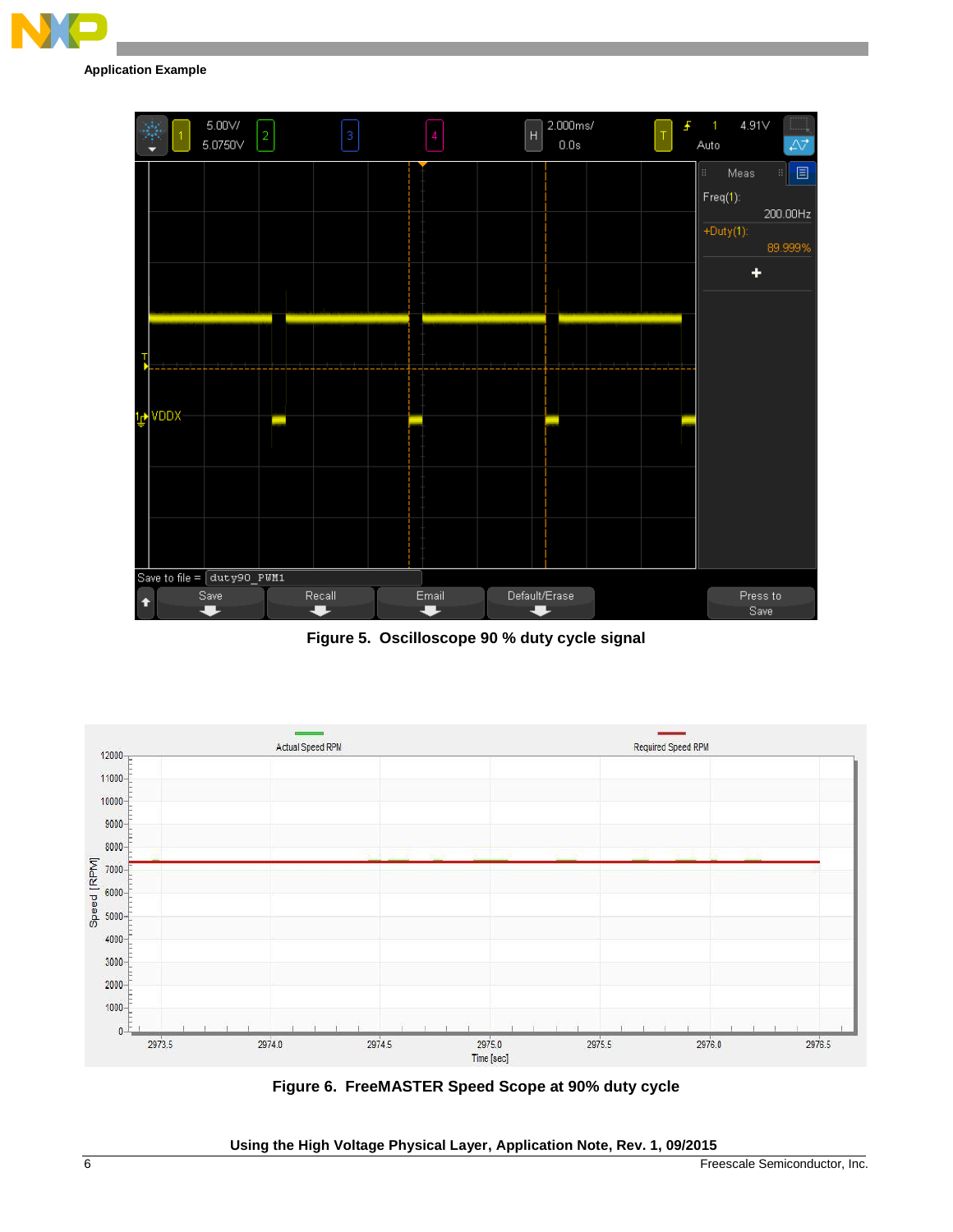

## <span id="page-6-0"></span>**5. Attachments**

This application note includes the software that carries out the initialization described in initialization. It includes two examples, one with the configuration and obtaining of the duty cycle of the received signal, and the other one with a BLDC motor controlled by a PWM input signal.

- S12ZVM32\_PWM\_Speed (No control)
- S12ZVML31\_PWM\_BLDC\_Sensorless (Speed Control)